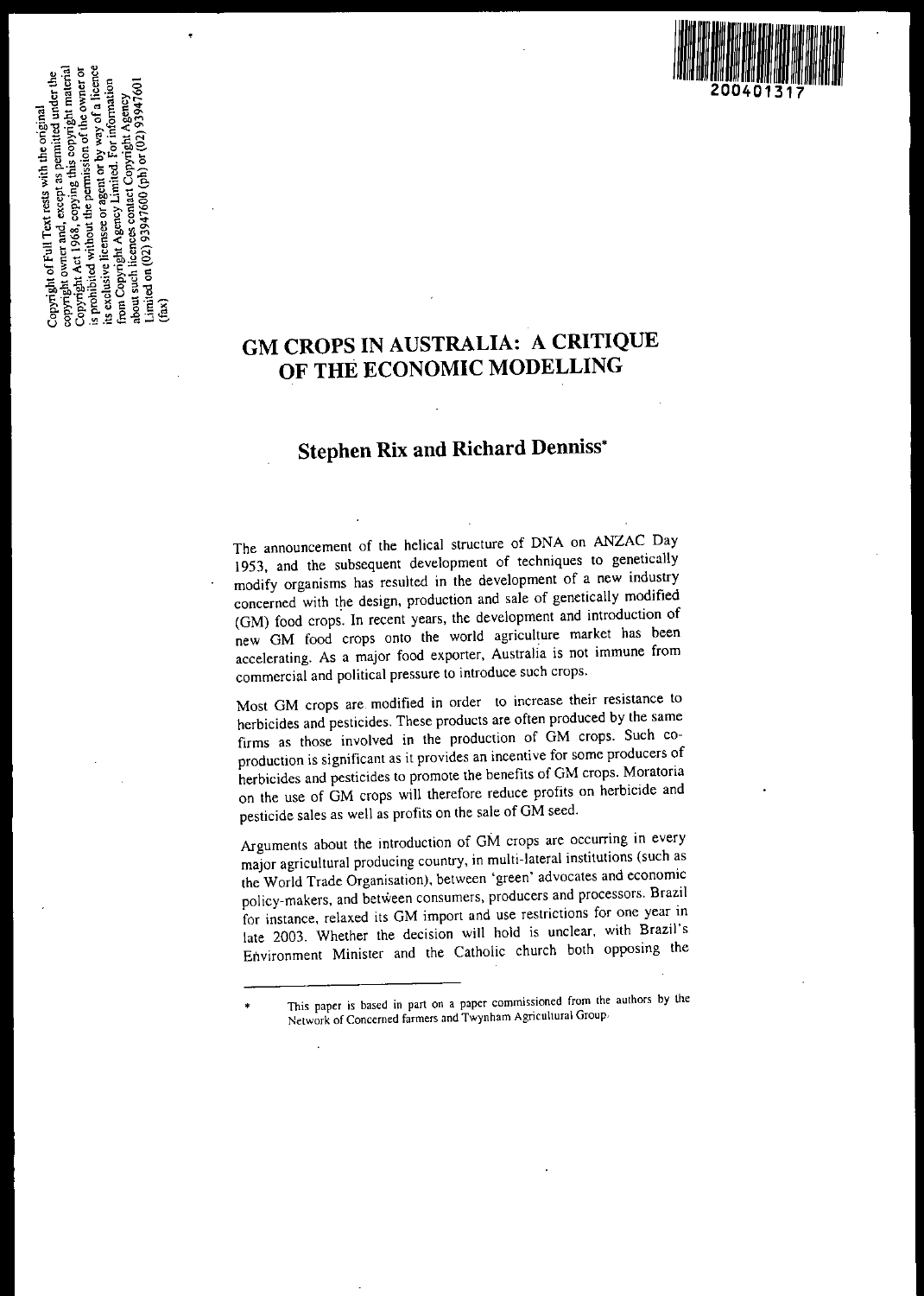decision, while Monsanto, a large producer of GM crops, continues to **place <b>place pressure** on the Brazilian POLITICAL ECONOMY No 52<br>decision, while Monsanto, a large producer of GM crops, continues to<br>place pressure on the Brazilian Government *(New Scientist*, 2003a).<br>In the United Kin

research on the impact of GM crops there has shown that modern **agricultural techniques - which GM crops,require - are a primary cause of environmental damage regardless of whether GM crops are used ,or** not (Coghlan, 2003). Nevertheless, it also showed that 'contrary to its reported claims that herbicide-resistant crops are kinder to wildlife, two out of the three [crops] tested were worse than conventional crops [for biodiversity], while doubts remain about the third' (New Scientist, 2003b).

The USA lodged a formal objection to the stricter European GM regulatory regime in June 2003 with the World Trade Organization (WTO) (Leonhardt, 2003). The potential gain to US corporations of **overturning the European GM regulatory framework is substantial, with** US farm groups saying that the European regulations are 'depriving agricultural businesses of hundreds of billions of dollars a year' (Leonhardt 2003). The USA claimed that the.European bans limit the rights of consumers to a free choice about GM foods (Leonhardt,  $2003$ )<sup>1</sup>. **Such concerns about the limitations on freedom of choice do not, however, extend to concerns about the promotion of informed choice. For example, the US Trade Department has expressed concern over the** decision by the European Union to insist on strict product labelling requirements for products containing GM foods (McCarthy and Castle, 2003).

**Responding to the US criticism of the European bans, one Briton was** provoked to ask 'Is this the same US that objects to the labelling of GM foods - the very labelling that would enable consumers to make their **own decisions? Am I missing something, or does the US administration** need to do some more joined-up thinking?' (Bebington, 2003).

Developments in Australia also indicate that GM food technologies have less than overwhelming support. Federally, one of the major policy

 $\mathbf{1}$ 

**The European/US trade dispute is evolving quickly, and our summary of the Jispute was written before 30 June 2003**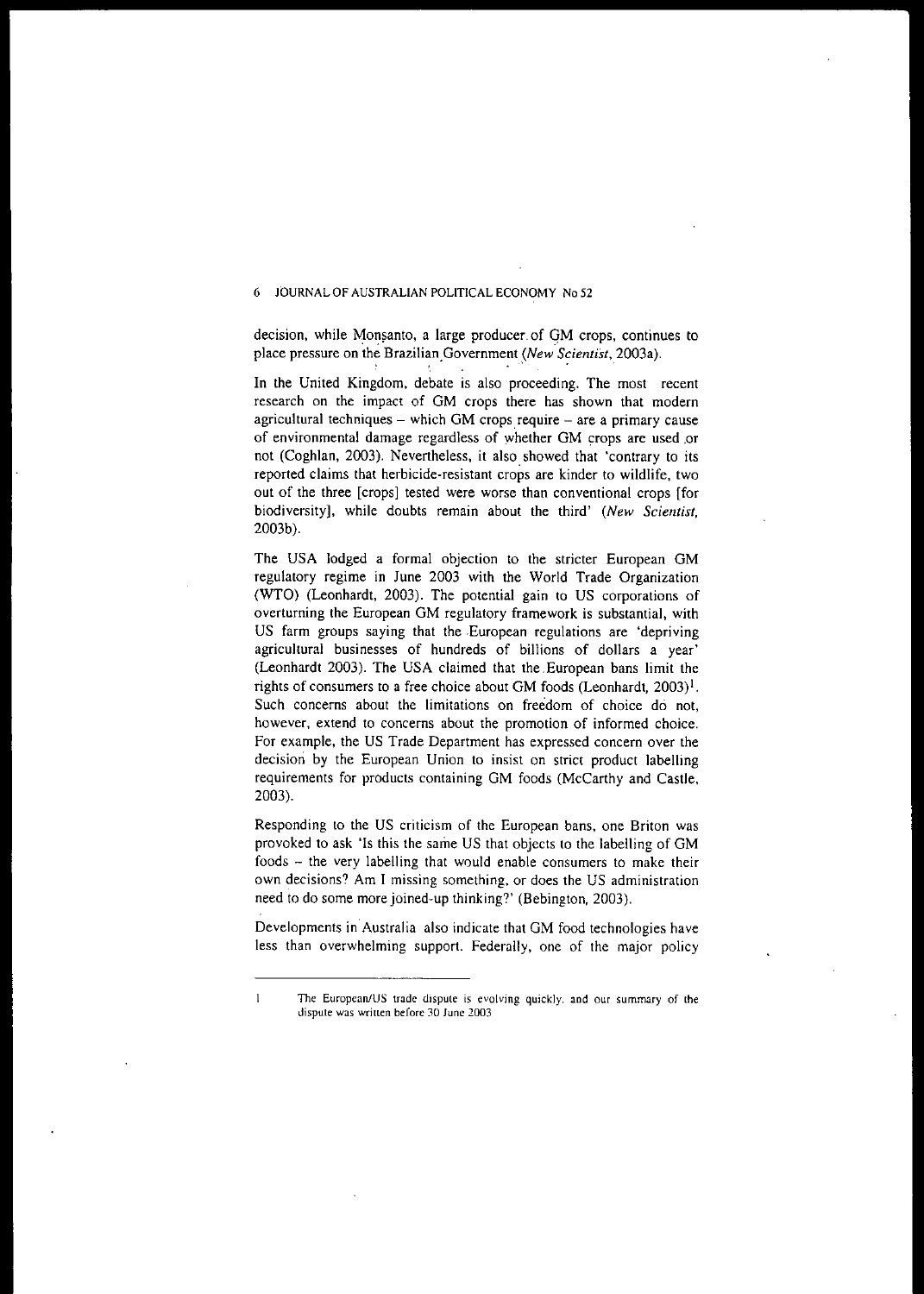responses has been the Australian *Gene Technology Acr 2000,* which prohibits anyone dealing with a genetically modified organisms (eg. for **research, manufacture, production. commercial release and import)** unless the dealing is licensed by the Gene Technology Regulator for **contained use or intentional release into the environment.. The,qene** Technology Regulator is required to produce a centralised, publicly available database of all GM Organisms (GMOs) and GM products approved in Australia (the Record of GMO and'GM product dealings). **GM products not already covered by an existing national regulatiqn** scheme are regulated by the Office of the Gene Technology Regulator (OGTR) under the legislation (see Department of Health 2003).

**In recent years there have been four economic analyses of the economic** benefits associated with the reduction or removal of regulations restricting the use of GM crops in Australia - Stone et al. (2002); Foster (2001); Foster (2003); and Norton \2003). All-four reports conclude that **there are economic benefits to Australia associated with reducing** restrictions on GM crops (Foster 2003: I, Norton 2003: Exec Summary, Stone *et al.* 2002: 80, Foster 2001: 6). These reports purport to show that **if Australia does-not adopt GM technology, Australian farmers' 'position** as competitive suppliers of food to the world would likely be prejudiced.

This paper critically analyses the techniques used in these attempts to **determine the economic benefits to Australia of deregulating GM food crops; with particular reference to the Productivity Commission study** (Stone *et al.* 2002). It shows that, despite the optimistic assessments of **the potential impact of introducing GM crops into Australia, significant** doubts exist about the economic analysis quite apart from any doubts about the science (see Coghlan, 2003). It concludes that better modelling and additional data is needed in order to provide policy makers with **sufficient information to make weii informed decisions about the costs and benefits of introducing commercial GM crops in Australia.**

# **Recent Developments in GM regulation**

Concerns over GM food technologies led the New South Wales Government in March 2003 to introduce the *Gene Technology (GM Crop*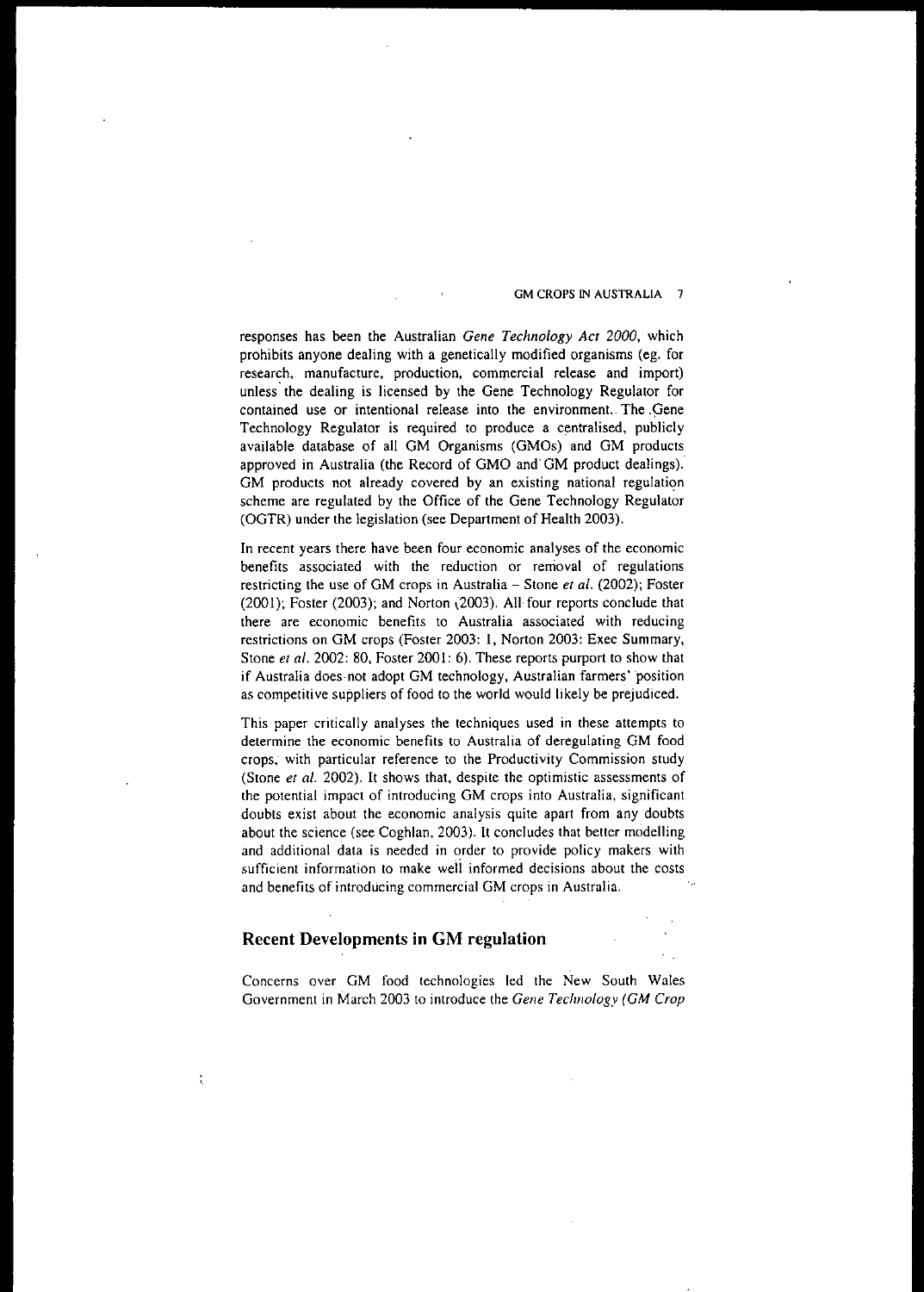*Moratorium) Bill,* which ,is 'intended to implement the Premier's announcement on ,3 March 2003 that the Government would ban the commercial production of certain genetically modified or GM crops in New South Wales for three years. This was to provide the community **with time to evaluate the impacts of the introduction of GM crops on the** marketing of non-GM crops' (Newell, 2003: 2).

The National Party representative, Andrew Stoner, supported the Bill, stating:

... [T]he farming community in New South Wales is divided over **the benefit of releasing GM food crops commercially at this time. The National Party believes there needs to be greater agreement within the farming sector in Australia before we can move into the brave new world of GM food crops, so the National Party is saying 'not yet' to commercial GM food crops in New South Wales. There are too many unanswered questions. Let us hope that the Government's vague and ambiguous Gene Technology (GM Crop Moratorium) Bill provides the opportunity for these questions to be adequately addressed before GM food crops are planted across New South Wales, because if we get it wrong there** will be no chance to turn back the clock (Stoner, 2003: 1534).

Given the size of the potential market, agricultural interests in the US are likely to continue in their pursuit of reduced international barriers to the sale of GM crops. While the size of the potential market is uncertain, **agriculture groups claim current restrictions are 'depriving agricultural** businesses of hundreds of billions of dollars a year' (Leonhardt, 2003).

The developing world is likely to come under the strongest pressure to adopt GM crops, both directly, and indirectly through multi-lateral institutions and from developed nations' aid policies. As noted above, Brazil has already been subject to such pressure. The release in October 2003 by ABARE of *Agricultural Biotechnology: potential for use in developing countries* (Abdalla *et al.,* 2003) attempts to highlight the benefits of GM crops for developing countries. His ABARE report relies on the assumption that productivity gains from GM crops will be twice **as high in developing countries as they are in developing countries to** 'show' that developing counties will be the major beneficiaries of GM **crops.**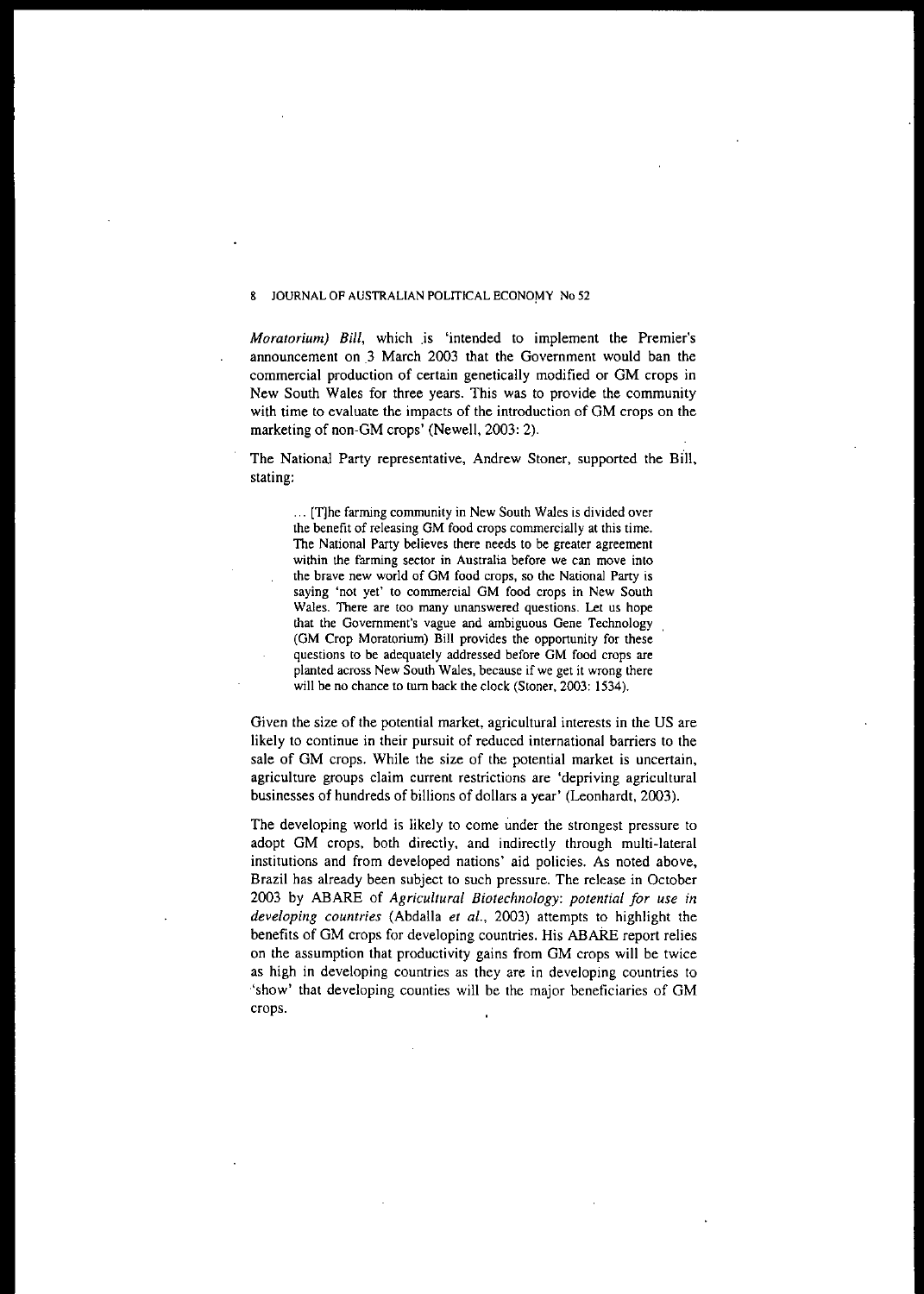**The pressure on Australian governments to relax restrictions on GM** crops also comes from within. It is in this context that the productivity Commission study (Stone *et al.* 2002) is significant.

# **Modelling of the Economic Benefits of GM Crops in Australia**

Estimating the potential economic benefits to Australia of reducing the **restrictions on GM crops requires assumptions to be made about** consumer and regulator behaviour. Without a clear understanding of **these assumptions, it is difficult to appreciate the wide range of values and** *a priori* **assumptions that are subsequently transformed into 'conclusions' via the modelling process. As with all economists' work, a** wide range of assumptions underpins each of the reports we have examined. As Stone *et al.* (2002) provides the most detail on the content **and structure of their model, this paper concentrates primarily on their** analysis. While it is true that Stone *et al.* (2002) discuss some of the **limitations of their report, these limitations are not apparent in their overall conclusions.**

The Productivity Commission model, as described by Stone *et al. (2002),* is based on an equilibrium international trade model. A group of **equations represent the relationships between significant variables, such** as exchange rates, fuel prices, demand for exports and the extent of substitution between imported goods and domestically produced goods. As with any model, the modeller includes some relationships and deems **others to be insignificant or immeasurable. The modeller also makes** assumptions about the relative strengths of different effects. For example, would a lower price for bread have a big impact on demand, or is the number of sandwiches consumed by an individual each day. largely insensitive to the price of bread? Such assumptions may either be based on empirical evidence, follow the judgements made by other authors, or be the judgements of the authors themselves. In this case, the key **assumptions concern economies of scale, consumer resistance and** farmers' demand for GM technologies.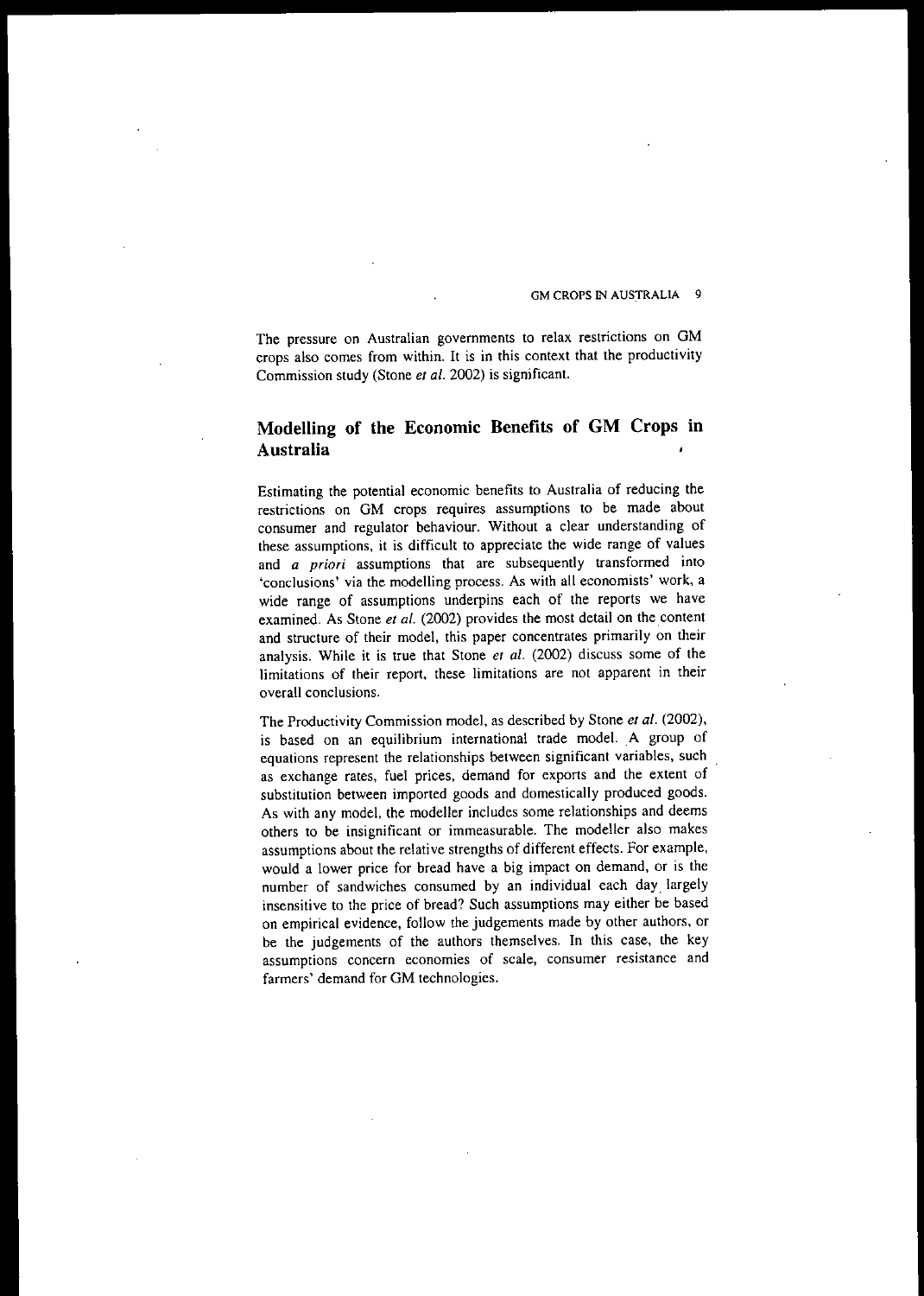# Economies of Scale *and*  $\mathcal{L}$

**In describing the production process that underpins their model, Stone** *et al.* (2002: 41) explicitly reject the existence of economies of scale, **stating that 'thi.s model assumes a constant returns to scale production** technology'. The assumption of constant returns to scale implies that **production costs remain constant as output expands. While this makes** modelling easier, it reduces the accuracy of the model for a wide range of **industries.**

 $\ddotsc$ 

**Further, the adoption of a constant returns to scale model is not consistent with the evidence and analysis presented elsewhere in the** report. For example, Stone et al. (2002) state that:

- **• 'Costs (of regulation) can also include losses of economies of scale'** (p. 36);
- **• 'The size of additional costs, however. depend on the crop** concerned, the volume of production' (p. 36); and
- **• 'As experience grows, testing procedures improve, and economies of** scale are reached...'(p. 38).

**While it could be argued that the assumption of constant returns to scale** is not significant, Stone et al. (2002: 42) are explicit in their views, **stating that:**

**The assumption of constant returns to scale in production** *is sigllijicall1* **because it implies that the percentage change in the price of any commodity will simply equal the weighted sum of the percentage changes in the prices of inputs (emphasis added).**

**Having set out the case for why economies of scale are important, Stone** *et al.* (2002) then assume that they do not exist when conducting their modelling. After then explaining why this assumption is actually **significant to the results of the model, the assumption is relaxed once again when interpreting the results of the model:**

**Moreover. it is expected that over time. by moving along a learning curve, producers will become hetter at implementing regulatory requirements. In addition. as the market expands.**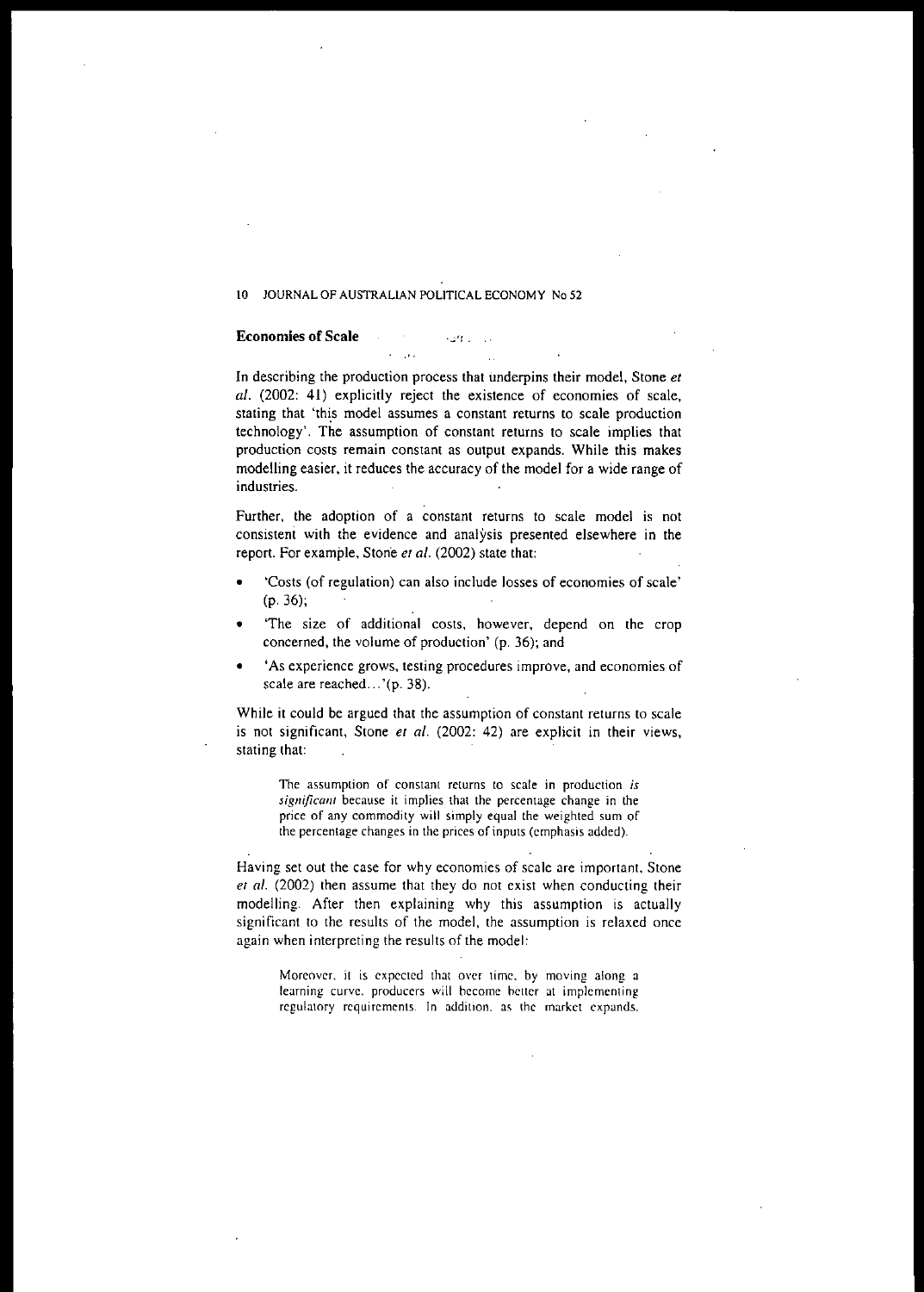**economies of scale will evolve that allow costs to be spread out over** a greater amount of output (Stone *et al.*, 2002: 49).

At no point do Stone *et al.* (2002) justify this fundamental inconsistency **in their model and its interpretation.**

Stone *et al.* (2002), however, are not alone in highlighting the economic benefits associated with increased reliance on GM crops by concealing the assumptions on which the estimates are made. Norton (2003), for **example. presents the results of a 'scenario' rather than presenting a fully** developed economic model. He bases his scenario on the assumption that 160,000 hectares of GM crops will be planted. Having assumed that the deregulation of GM crops would lead to the planting of an additional 160,000 hectares of GM canola, he then concludes that the economic benefits of deregulating GM crops are equal to \$135 million. While this **analysis provides an estimate of the economic benefit of planting an extra** 160,000 hectares of canola, it does not provide evidence to support the assumption that 160,000 hectares of canola will, in fact, be planted. As with Stone *et al.* (2002), the importance of distinguishing between **assumptions and conclusions remains.**

### **Consumer Resistance**

Assumptions about the likely acceptance of GM food by consumers in **the future are also central to the modelling of the economic benefits associated with deregulation. The Productivity Commission study states** that:

**It is assumed that consumer resistance will decline over time. but there will continue to** be'" **some consumers (mostly located in developed countries such as the European Union and Japan) who refuse to eat GM foods. However. this niche market is assumed to be small and an expansion of the existing organic market (Stone** *et al.* **2002: 49).**

Stone *et al.* (2002: 49-51) assume that consumer reluctance to purchase **GM foods will decline over the life of their model simulations. falling to** 10 per cent by the final period. with regulatory costs assumed to fall to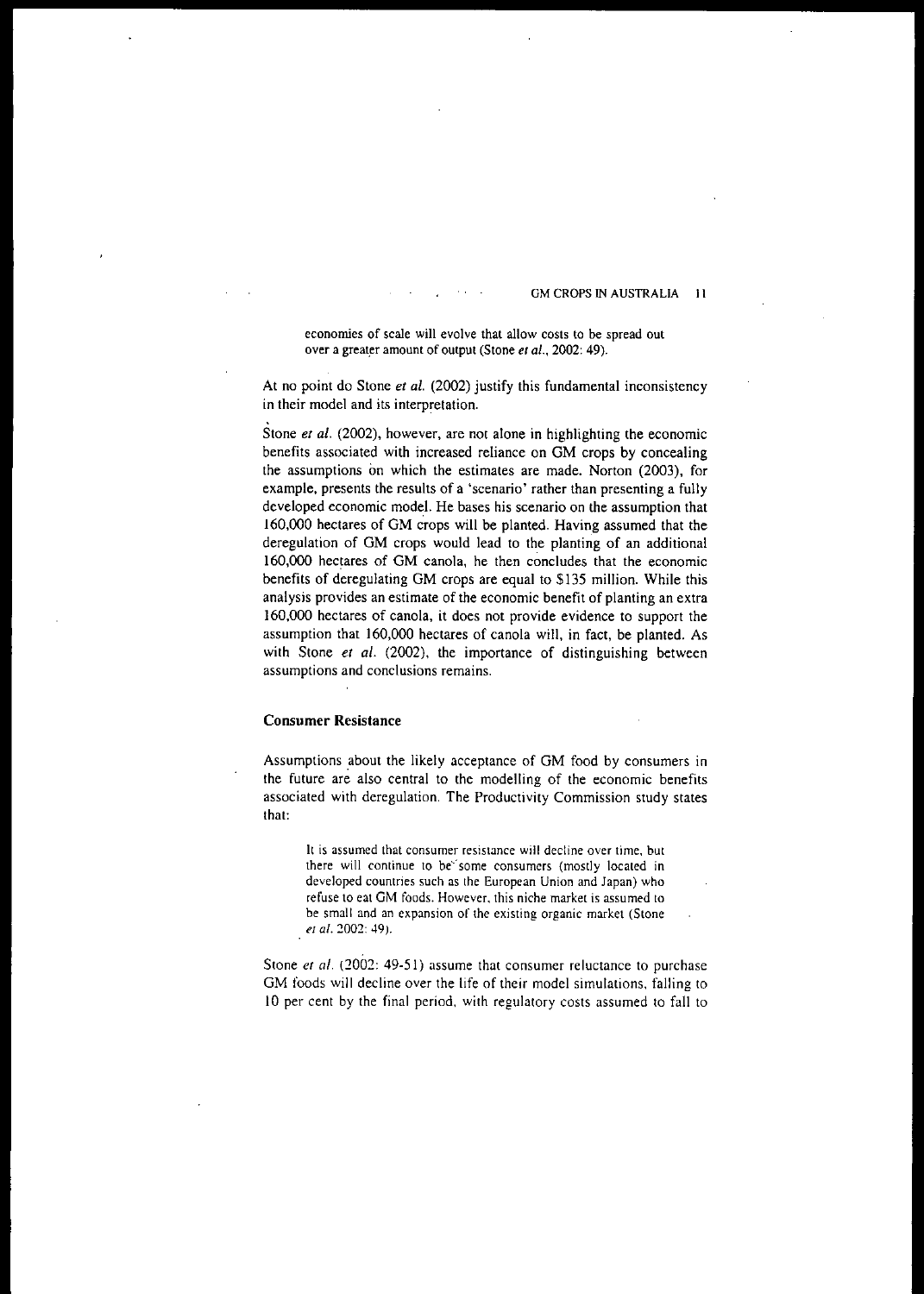zero. This central assumption appears to be contradicted by the actual development of the market for GM crops in North America. For example, Foster (2001) provides evidence that Stone *et al.* (2002) adopt **an unrealistically optimistic position on the likely consumer resistance to** GM food, stating:

> **Consumer attitudes appear to be hardening against GM products, even in. North America where consumption of GM g!ains has** been very large (Foster 2001: 29-30).

Stone *et al.* (2002) use the US as an example of a market where the *relative* level of resistance to GM foodstuffs is low in comparison to other countries such as Japan (Stone *et al.,* 2002: 29-30). However, as Stone *et al.* (2002) note in an appendix, *absolute* levels of concern in the US are quite high:

- 'In 1998/99,23 per cent of US respondents to a survey, which asked them about plant GM assuming it was not harmful to humans or the environment, said that it was undesirable. Only 54 per cent said that **it was desirable;**
- In 1999, in response to a question about biotechnology used in agriculture and food production, only 51 per cent were either strongly or moderately supportive;
- In 1999, in response to the question "Would you be more or less likely to buy a food because it was genetically modified?" 57 per cent replied that they would be less likely; and
- In 2000, 50 per cent of US citizens surveyed were negative towards the trend to GM foods' (Stone *et al.* 2002: 88).

The alternative analysis of consumer resistance found in Norton (1998), Norton *et al.* (1998a) and Norton *et al.* (1998b) suggests that consumer **resistance to GM crops will remain a substantial barrier to demand in an informed market.**

The assertion in the Productivity Commission study that GM foods will **come to be increasingly accepted is evidently contentious. If. as appears to be the case, consumer resistance to GM foods is increasing, the** assumption by Stone *et al.* (2002) that consumer resistance to GM crops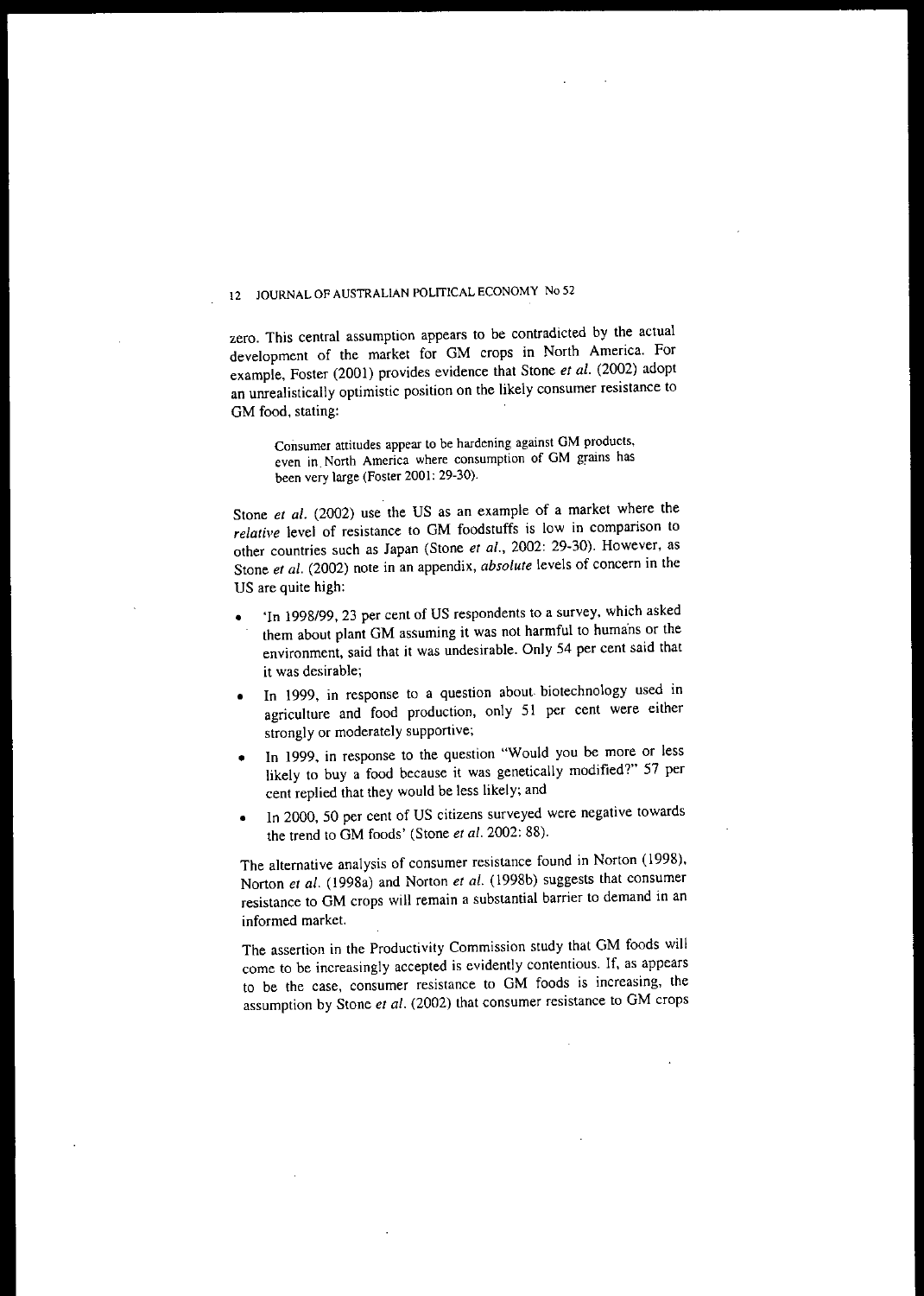**will continue to decline substantially distorts their estimates of the** economic benefits of further deregulation..

The Productivity Commission study also assumes that there will be no **'unforeseen health scare, or serious environmental consequences' (Stone** *et al.* 2002: 48). Given the extent of uncertainty surrounding the development of GM technology, the report is once again characterised by, and indeed relies heavily upon, a significant assumption that is **optimistic, if not unrealistic.**

It is also important to note that, while low incomes in developing **countries are used as a justification of the assumption that consumer reluctance will be lower in those regions, there is no analysis of the impact of rising incomes in those regions over the next twenty years.** Stone *et al.* (2002: 27) state that 'Low income consumers, on the other hand, are highly price conscious, so their purchasing decisions will depend on price differentials between GM and non-GM foods'. If rapid rates of economic growth continue in Asia, and concerns over GM crops **continue to increase with income (as assumed by Stone** *et al.,* **2002), then** demand for GM products may be significantly lower in the future than at **present. None of the authors cited in this paper modelled such a scenario.**

The assumption of likely consumer acceptance of GM crops in the future is central to the conclusions reached by Stone *et al.* (2002), but it has **little empirical support. In fact, it is contradicted by the view that c'onsumer awareness and concern regarding health and environmental** issues increases as incomes rise (Stone *et al.* 2002: 27). The significance of the assumption of declining consumer reluctance to consume GM foods cannot be overstated. The US is already committed to GM crops, with 80 per cent of soy beans planted in 2003 being GM (Council for Biotechnology Information 20Q3). If consumer resistance to GM crops **does not decline rapidly in European markets, Of if consumer resistance to GM crops rises with incomes in Asia, then the economic benefits associated with switching to GM crops in Australia will be substantially reduced.**

**Stone** *et al.* **(2002) give no explanation for failing to model the alternate assumption" that consumer resistance may increase over time. Maybe the modellers have a strong belief in a version of Say's Law - that is, that**

 $\frac{1}{2}$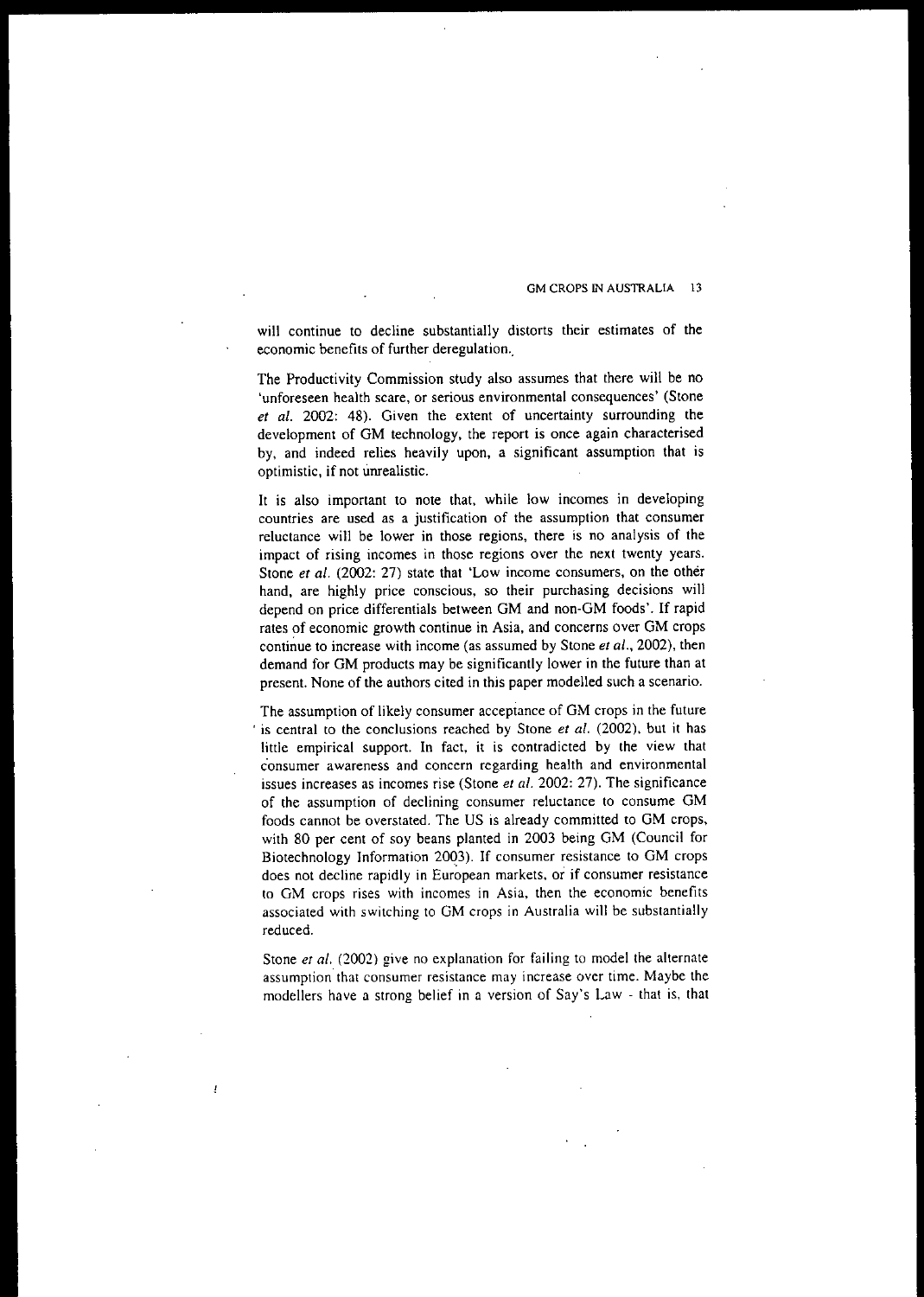supply creates its own demand - but, if so, it should be made explicit in their analysis.

# Farmers' Demand for GM Technologies

=

A fundamental assumption made by Stone *et al.* (2002) is that demand for GM technologies by farmers and other producers can be analysed solely in terms of efficiency gains, limited only by regulation and consumet resistance. They state that their model was constructed 'so that **firms' decisions about whether to use GM or non-GM intermediate** inputs of grains and oilseeds in production were based solely on their relative prices' (Stone *et al.,* 2002: 44). It is therefore assumed that **farmers operate as rational individual economic agents, motivated solely by shoft-run cost minimisation and profit motives. Cost reductions and** profit increases that are assumed to flow from the cultivation of GM crops are assumed to drive farmers' demand for GM technologies. That is, farmers' demand for GM technologies is assumed to be independent of farmers' own assessments of the claims made by the promoters of GM **crops, or of any long run strategic considerations such as the choice to be** low cost/low price producers or niche producers capable of selling to high income consumers who demand GM-free goods.

**No evidence is presented to support such assumptions about the decision** making process of farmers. Indeed, many farmers themselves have **expressed concerns about the environmental, moral and financial costs** associated with the deregulation of GM crops, both in Australia and overseas. In Australia the Network of Concerned Farmers distributes a **wide range of information on the risks associated with GM crops (see** Network of Concerned Farmers 2003). In Canada the National Farmers Union has expressed similar concerns (National Farmers Union 2003).

# Data Limitations

In order to effectively model the impact of a change in policy it is important to have accurate and timely data for key variables. Much of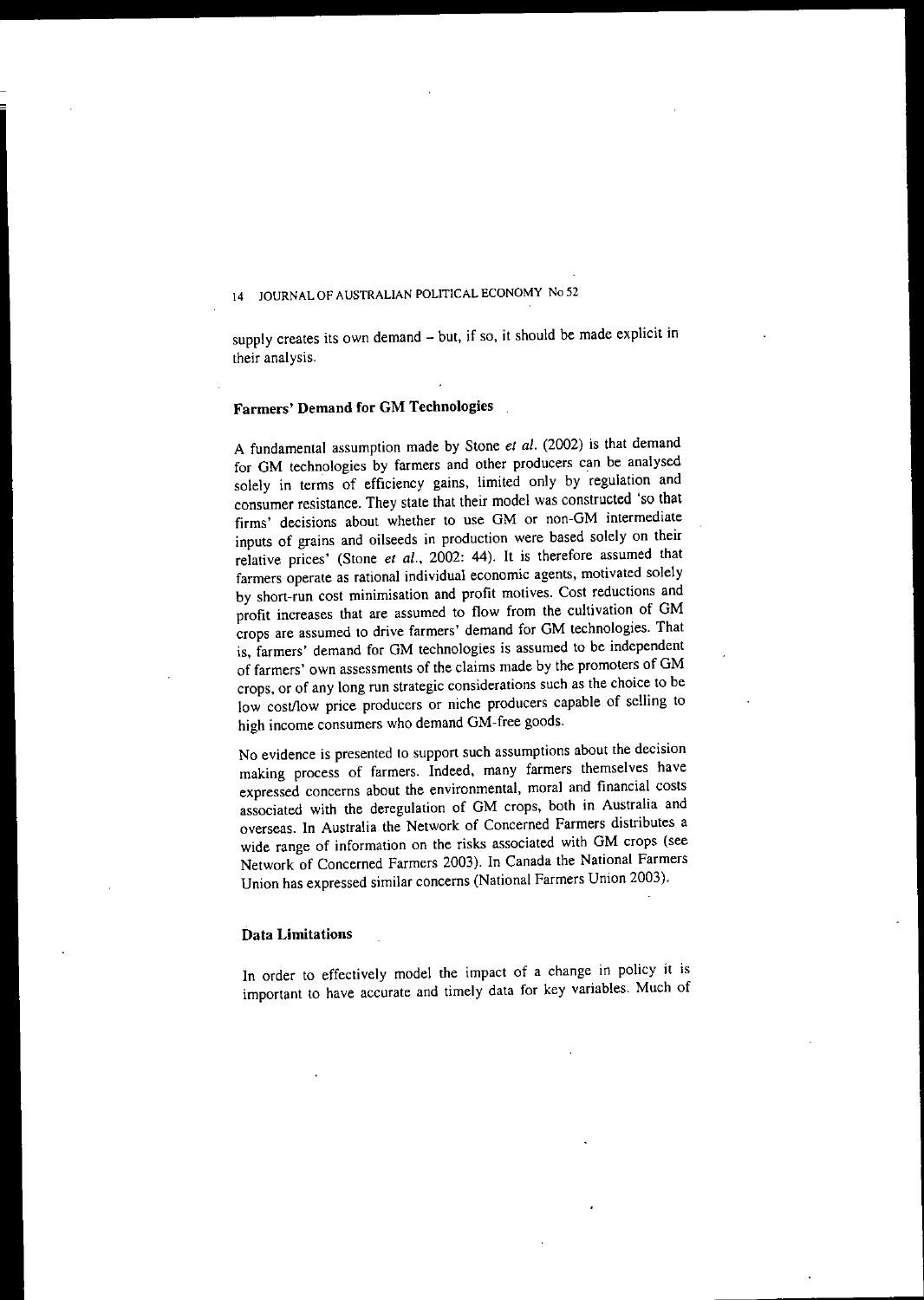this data is not available for modellers seeking to determine the costs and benefits of <sup>a</sup> change in the GM regulation regime in Australia..

In particular, there is inadequate data on the costs to farmers of maintaining segregation between GM and non-GM crops on, and between, farms. In order to achieve such segregation in practice it would **be necessary to create and maintain buffer zones, and sterilise harvesting,** transport and processing equipment (Network of Concerned Farmers, 2003a). An alternative to sterilisation is the duplication of equipment and **infrastructure to ensure that contamination of nonMGM crops does not occur.** Empirical data on these costs does not exist for Australian agriculture. In order to estimate their likely magnitude. it would be **necessary to conduct a comprehensive accounting, engineering and** logistical analysis of the Australian agriculture sector. Any attempt to **determine the macroeconomic costs and benefits of reducing restrictions** on GM crops that does not include such information is likely to substantially underestimate the costs of a shift towards GM food crop production.

There is also a greater need for data on the likelihood of contamination of **non-GM crops. Australian climatic conditions and farming practices** differ substantially from those in North America. In particular, the **absence of snow and the presence of livestock in grain growing areas has** the capacity to increase the likelihood of contamination (Network of Concerned farmers 2003b). Accurate estimates of the likely economic benefits to Australia of relaxing regulations on GM crops would need to **consider such a risk.**

Data on the potential on-farm benefits associated with the use of GM crops is also essential to any attempt to determine the economic benefits associated with deregulation. Stone *et al.* (2002) rely on imputation to determine an estimate of the likely cost savings associated with GM **cropping. Their main source of evidence is North American estimates** that show yield increase of around six per cent but negligible cost savings. They then impute an additional 1.5 per cent arising from 'other factors' to give a final figure for cost savings of 7.5 per cent.

At the same time, Stone *et al.* (2002: 16) refer explicitly to European assessments which concluded (in respect of GM soy) that 'while cost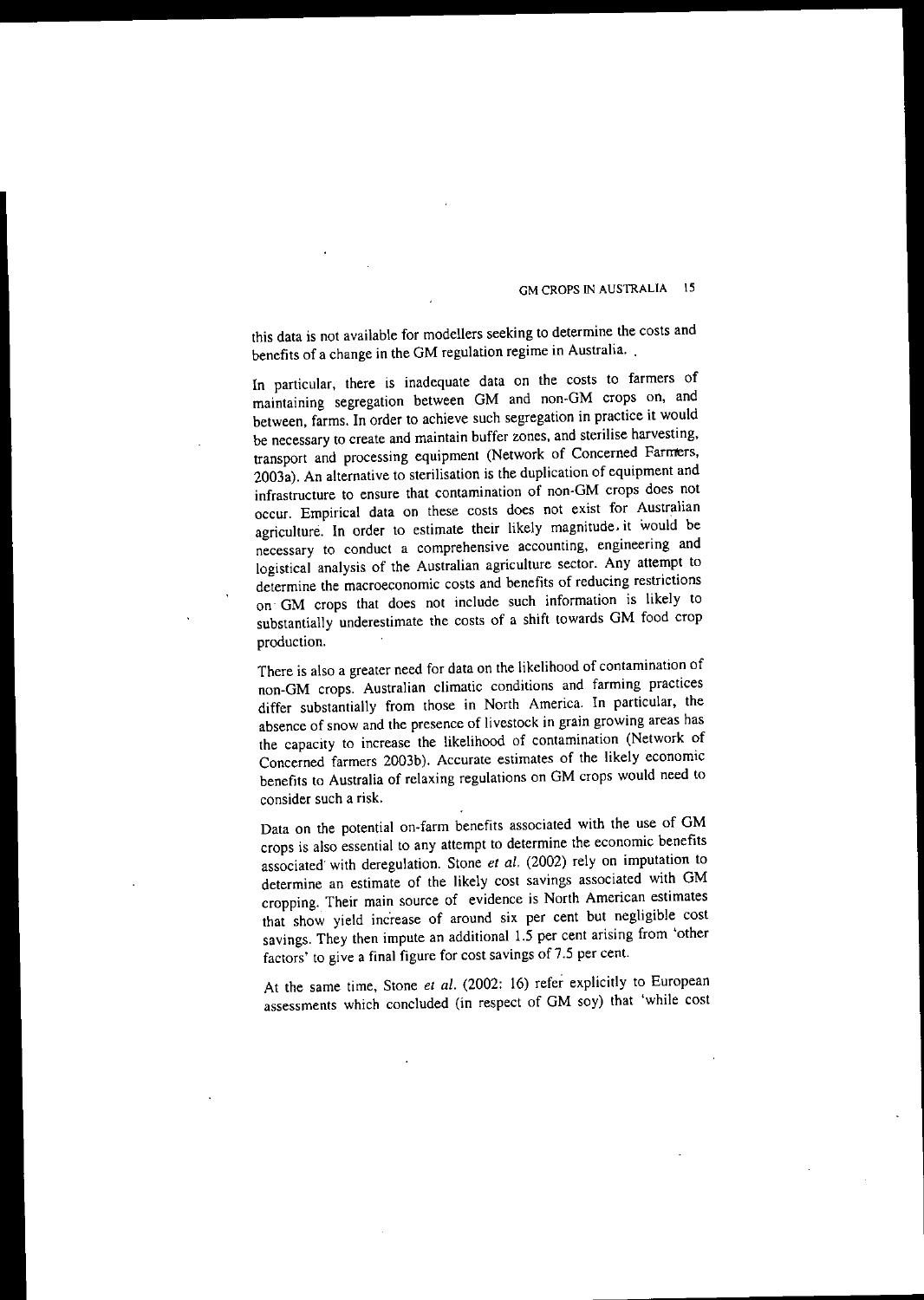savings due to the reduced use and cost of herbicides could offset higher seed prices, yields were often lower'. Such conservative findings were not incorporated into the underlying assumptions concerning cost reductions in the subsequent modelling exercise.

In order to accurately determine the economic benefits of GM crops in Australia, actual on-farm cost savings or productivity improvements need to be determined before modelling results can be used as a tool to inform the decisions of policy makers.

# Model Requirements for Adequately Informing Policy Makers

In order to ensure that policy makers make good decisions, it is important that those seeking to model the economic costs and benefits of a regulatory change provide clear indications of the assumptions and limitations of the modelling process used and discuss the implications of these shortcomings.

One necessary feature is tests of the sensitivity of results to different assumptions where a high degree of uncertainty surrounds those assumptions. The results of multiple scenarios designed to capture the range of possible values for key variables should be provided. While Stone *et al.* (2002) included a number of different simulations for variables such as consumer and regulatory response. their simulations do not cover the range of plausible scenarios. For example, in modelling consumer resistance to GM foods in "the European Union, Australia, New Zealand, Korea and Japan, it was assumed that 25 per cent of the population were resistant to consuming GM foods. North America, China and the rest of the world were assumed to be 'price sensitive', which means that there is no significant resistance among consumers to the consumption of GM foods. Resistance in general is assumed to decline over time. For example:

> The final part of the simulation estimates some 'steady state' economic outcomes once GM technology is firmly in place and accepted by all but a small group of consumers. Regulations.are assumed to be relaxed ... (Stone *et al.* 2002: 50)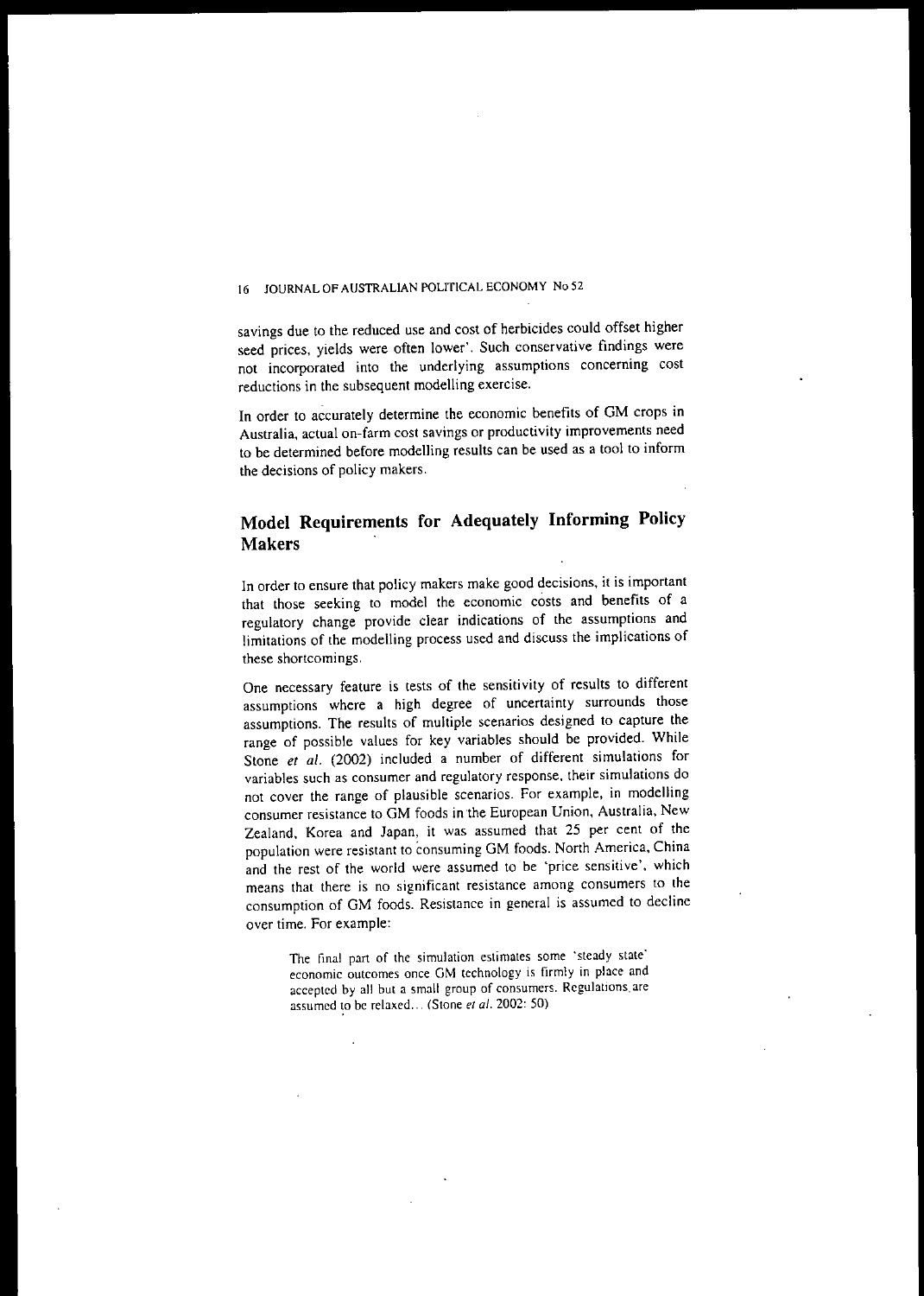Maybe, but it is also plausible that consumer resistance and government regul~tion **in other countries will either remain stable or increase. Model** scenarios which analyse such possibilities would provide both the public and decision makers with more useful information about the possible **consequences of alternate courses of action.**

 $(+)$ 

The existence of high levels of uncertainty concerning variables such as consumer acceptance and the potential productivity gains from increased **reliance on genetic modification requires a wide range of** *sensitivity analyses* **to be provided in order to provide a more meaningful analysis** of the possible costs or benefits from increased reliance on GM crops. That is, rather than publishing results based on their own assessment of the most likely scenario, Stone *et al.'s* (2002) study would have been broader range of plausible scenarios and then made a case for which scenario(s) the authors thought most likely.

In order to inform decision-making analyses also need to take into **consideration the** *irreversibility* **of some decisions. For example. while the decision to remain GM free can be reversed if future evidence** suggests that there are net benefits from doing so, the decision to adopt GM foods cannot be easily reversed. This asymmetry in the decision making process, combined with the extent of uncertainty and debate **surrounding key variables, has important implications. For example, if policy makers were provided with information on the differential costs and benefits of alternate courses of action under a range of assumptions** they would be better able to choose between high and low risk strategies. Without access to information on all likely scenarios, the size of the risks **associated with particular decisions remain concealed.**

If the costs of postponing the adoption of GM food crops are small, and **if concerns about genetic modification diminish (as assumed by Stone** *et al.,* 2002), it may be best to delay making an irreversible decision until **more information is available. This risk-minimising strategy is probably** optimal where the benefits associated with being an early adopter of GM **food crops are small. Such risk assessment is, however. impossible when modellers focus their analysis entirely on their own subjectively**determined 'most likely' scenario.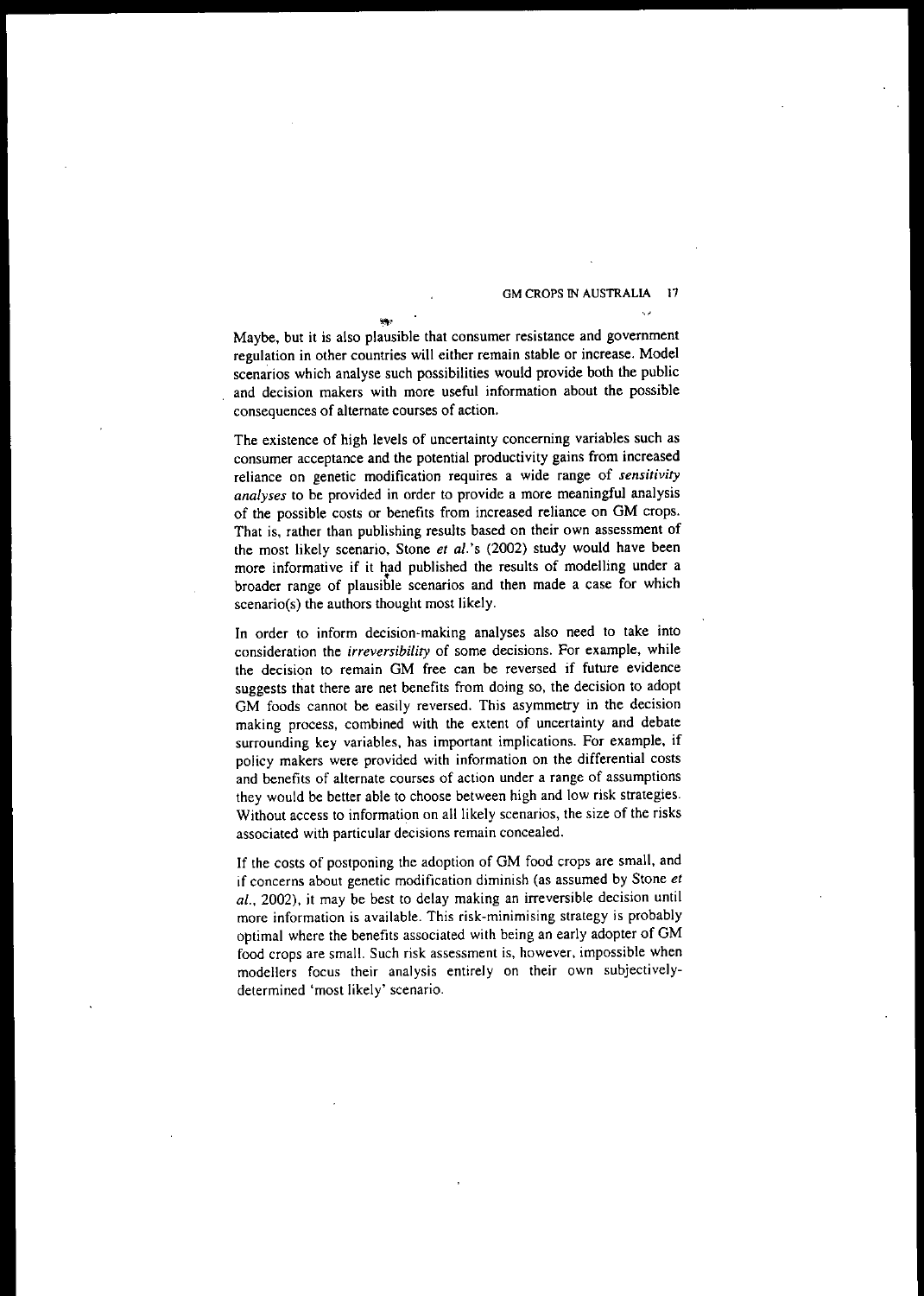# **Alternative Principles for Regulation**

How to design the most' appropriate regulatory structure for GM food crops? There are two quite different principles - the notion of 'substantial equivalence' and the 'precautionary principle'. The former principle suggests that, if a GM product is substantially equivalent to a non-GM product, then the same regulatory approach should apply to them both. This has been the dominant approach in the USA.

The precautionary principle, on the other hand, would require the manufacturer of GM foods to prove that there are no additional risks associated with the production or consumption of GM products. Under the Australian· *Gene Technology Act 2000* it appears that the precautionary principle should apply, as the regulator is required to assess all risks related to the use of GM products. However, substantial equivalence has, to date, been used as the starting point for risk analysis in Australia, with reviews of the existing literature being used to search for evidence of likely risks. Such an approach is problematic as it precludes an analysis of systemic risk associated with the adoption of GM crops and because much of the existing evidence has been produced by GM producers.

Alternatively, a regulatory 'half-way house' can be constructed by demanding full disclosure at all stages of production and distribution. One term for such a regulatory system is Segregation and Identity Preservation (SIP). A discussion of these different regulatory approaches is provided in a report prepared by the European Commission (2000).

If the precautionary principle is applied, all regulatory costs are assumed by the GM industry because the industiy itself must show that it poses no risk. If the substantial equivalence model is applied, however, there are no regulatory 'costs incurred by the producers or distributors of GM foods. The distribution of the costs of SIP regulation - which can be **considerable - is a major issue for both proponents and opponents of the** commercialisation of GM foods. Foster (2001) recognised this concern when he said that:

**The next generation of GM crops is likely to offer significant benefits in terms of qualily. However, if the problems of**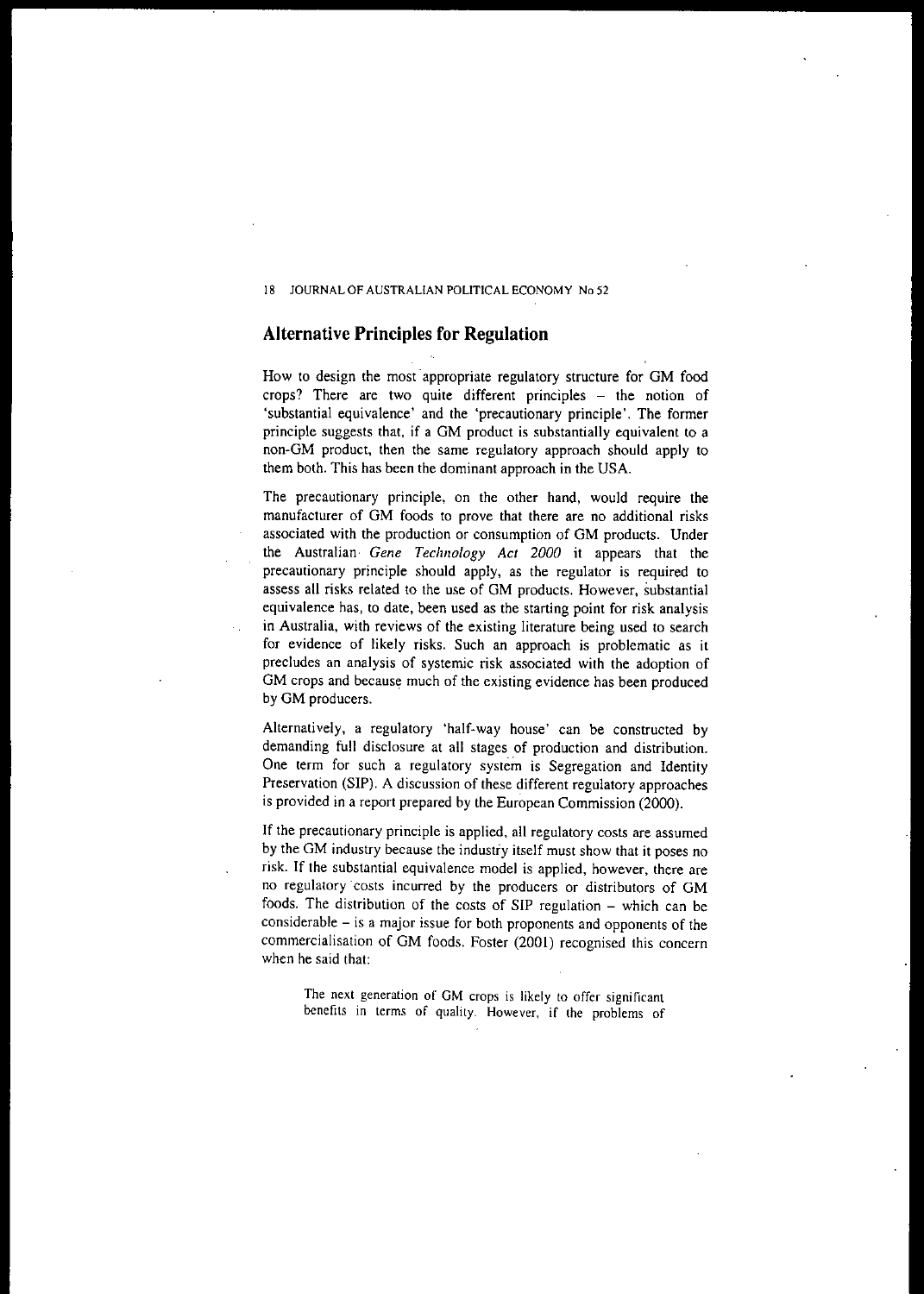**consumer acceptance of GM foods require elaborate identity preservation arrange.ments, then these benefits could be largely** negated (Foster, 2001: 6).

The distribution of the regulatory costs will play an important role in defining the development path of the GM food industry.

The decision to prefer substantial equivalence over the precautionary **principle is a decision about risk preference. not about efficiency.** Economic theory and modelling has little to offer decision makers in choosing between such regulatory approaches. However, if the **precautionary principle is preferred it may be necessary to amend the** *Gene Technology Act 2000* in order to explicitly exclude reliance on the principle of substantial equivalence, thereby shifting the onus of proof onto producers who would be required to show that, beyond reasonable doubt, their products pose no significant risks.

# **Conclusions**

The development of GM food technologies has created two separate problems for policy makers. First, they must consider how to deal with the environmental risks associated with the potential for GM organisms to contaminate the environment through pollen dispersal. Second, they must decide how the potential economic costs and benefits associated with GM crops should be assessed.

The precautionary principle has long been advocated in relation to **environmental risks in the case of policies related to the regulation of** GM foods. The same principle appears equally applicable in considering **economic costs and benefits. That is, given that any decision to** deregulate GM foods is irreversible, the optimal strategy would appear to be to wait until additional information about the likely economic benefits **and consumer acceptance is available before irreversible decisions are** made.

**The assessments of economic benefits in existing studies such as that undertaken by the Productivity Commission do not rely on such an approach. On the contrary, a narrow range of optimistic ass.umptions**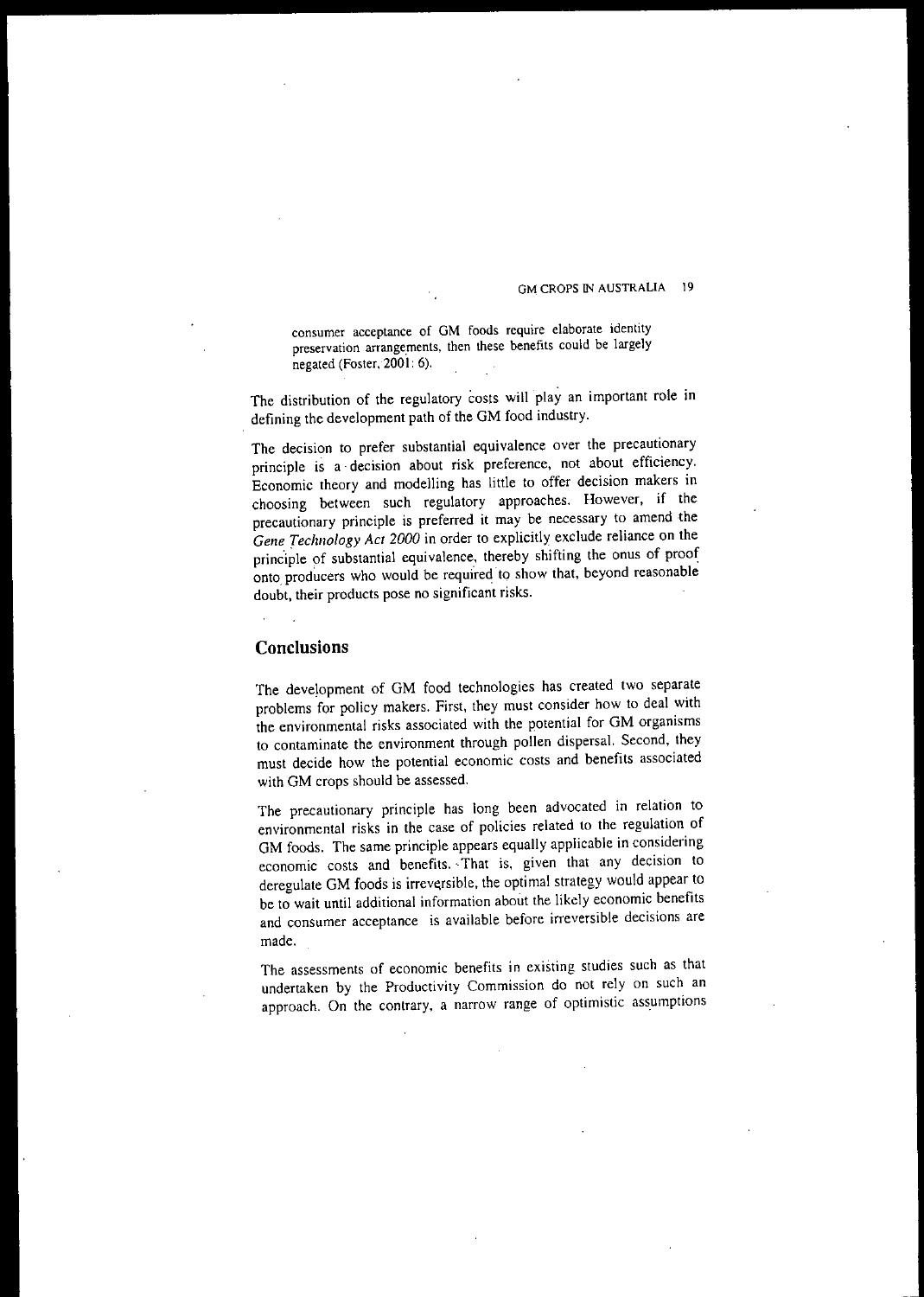about both cost savings and consumer acceptance of GM foods has been used as the basis for the estimation of the economic benefits that would flow from the deregulation of GM food production in Australia. If the objective of such analyses is to provide policy makers with information to inform decision-making then a wider range of assumptions needs to be **considered. The subjective assessments of variables such as consumer** acceptance and likely cost savings should be clearly distinguished from more objectively determined variables such as price and import **elasticities.**

The lack of critical data and the flaws in the modelling processes described in this paper lead us to conclude that the existing estimates of **the economic benefits from the introduction of GM crops in Australia are** likely to overestimate the potential gains. In the absence of accurate data, those seeking to estimate the economic benefits of GM crops should ensure that they provide results for the whole range of plausible values **for** variables such as consumer acceptance, on-farm cost savings and **regulation costs.**

# **References**

**Abdalla, A., Berry, P., Connell, P., Tran, QT and Buetre, B. (2003)** *Agricultural Biotechnology: Potential for Use ill Developing Countries* **(ABARE e** ~eport **03.17, OClober).**

**Bebington, A. (2003) 'Gene Choice',** *New Scientist,* **June 21, 2003, p. 31.**

**Coghlan, A (2003) 'Faming I, Wildlife 0',** *New Scientist,* **October 25, p. 21.**

**Council of Biotechnology information (2003), 'US fanners continue to embrace biolech crops says survey',** *www.whybiotechcom*

**Department of Health (2003), 'Office of the Gene Technology Regulator',** *http://www.he.alth.gov.au/ogtr/*

**European Commission (2000), 'Communication from (he Commission on the precautionary** principle', http://europa.eu.int/comm/dgs/health\_consumer/library/pub/pub07\_en.pdf

**Foster, M. (2001),** *Genetically Modified Grains: Market implications for Australian Grain Growers,* **"Australian Bureau of Agricultural and Resource Economics (ABARE) Research** Report 01.10, Canberra

Foste~·'M:,(2003),~'GM *Callola: What are its Economics under Australian conditions?* Grains.Research & Development Corporation, Canberra.